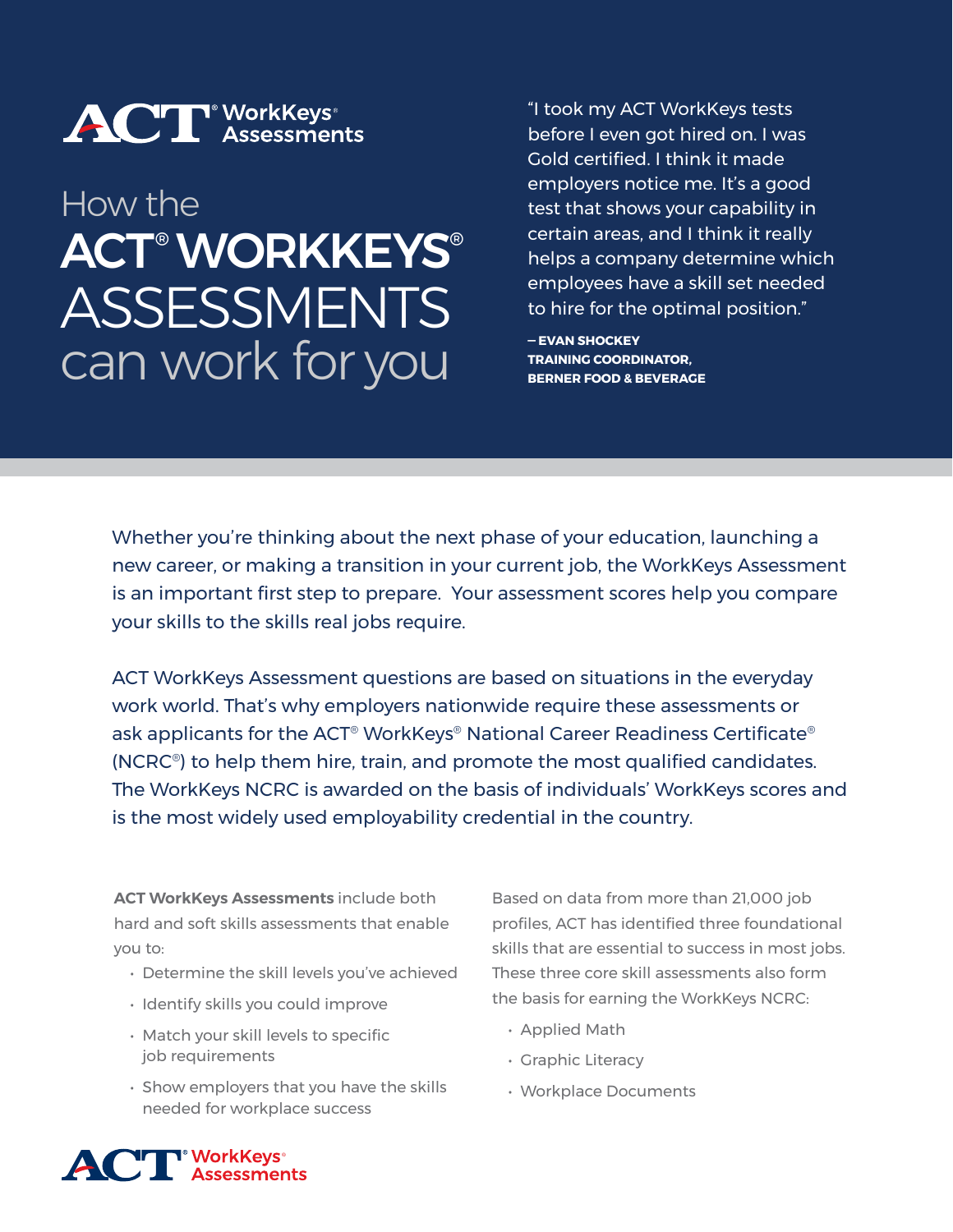# **UNDERSTANDING** YOUR ACT WORKKEYS ASSESSMENTS SCORES

The Level Scores describe the skills you have achieved and can apply on the job or in training. After taking the assessments, you will receive a score report. Your score is determined by the number of questions answered correctly. **There is no penalty for guessing.** 

If you take the WorkKeys Assessments on a computer, you will receive an Individual Score Report. This report documents your skill level for each assessment taken and describe the tasks associated with each skill level.

#### **ACT WORKKEYS SCORE REPORTS**

Your report may be slightly different from those shown here, depending on how and where you took the test, but all of the essential elements are the same.



For more information about scores, visit **[act.org/workkeysforjobseekers](http://act.org/workkeysforjobseekers).**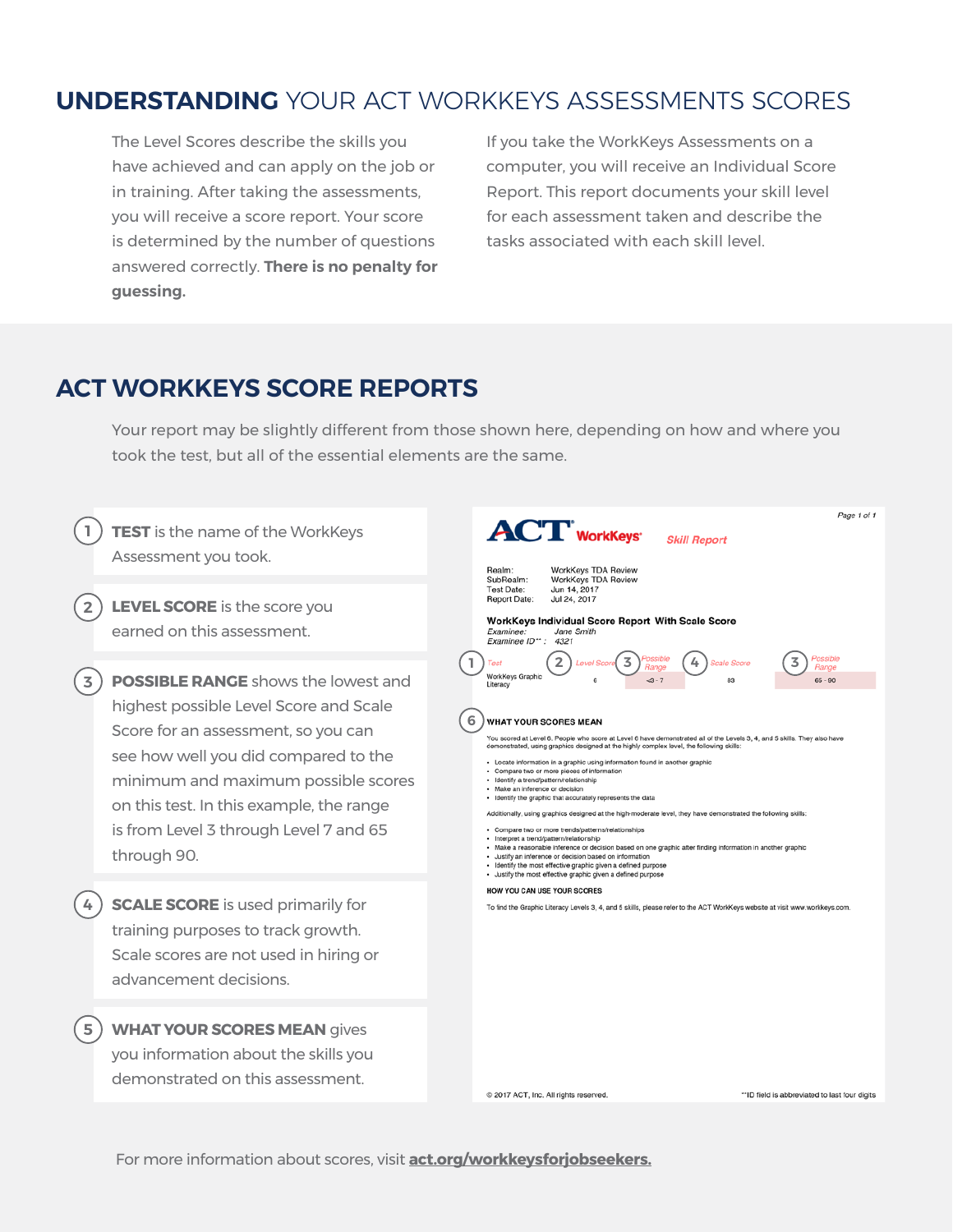# **MAKING THE MOST** OF YOUR ACT WORKKEYS SCORES

If you already have a job in mind, compare your Level Scores to those needed for your scores in the target job. Let's compare the sample report with the scores needed for the occupation shown below.

In this example, the job requires a score of Level 5 for Graphic Literacy. The sample report shows a score of Level 6. Therefore, this individual has the foundational skills for this job.

| <b>Job Title</b>              | <b>Applied</b> | <b>Graphic</b>  | <b>Workplace</b> |
|-------------------------------|----------------|-----------------|------------------|
|                               | <b>Math</b>    | <b>Literacy</b> | <b>Documents</b> |
| Accountant/<br><b>Auditor</b> | 5              | 5               | 5                |

Explore job skills for different careers at **keytrain.com/profile\_search**

## ARE YOU STILL **EXPLORING CAREER OPTIONS?**

ACT WorkKeys soft skills assessments— Fit and Talent— focus on your personal characteristics and help you match your interests and values with workplace demands.

Read descriptions of assessments and search jobs by skill levels at **act.org/workkeysforjobseekers.**

## GIVE YOURSELF **THE WORKKEYS NCRC ADVANTAGE**

Documenting your skills with the WorkKeys NCRC gives you an advantage in launching or advancing your career. The WorkKeys NCRC indicates that you have the foundational workplace skills needed to succeed. You can earn the WorkKeys NCRC at the Platinum, Gold, Silver, or Bronze level, based on your scores on the three core tests: **Applied Math, Graphic Literacy, and Workplace Documents.** Although it is one of the criteria employers use when hiring and promoting, it is not a substitute for meeting other job requirements.



Learn more about the WorkKeys NCRC at **act.org/workkeysforjobseekers.**

### **4 WAYS TO STAND OUT**

- **1.** Set up an online account at **myworkkeys.com** so employers can verify your WorkKeys scores and WorkKeys NCRC quickly and conveniently.
- **2.** Add scores and information about your WorkKeys NCRC to your resume and job applications.
- **3.** Take your WorkKeys score report or WorkKeys NCRC to job interviews to show that you have the skills needed for the job.
- **4.** Include your WorkKeys scores in your application to a community or technical college.

Visit **workforce.act.org** for more information.